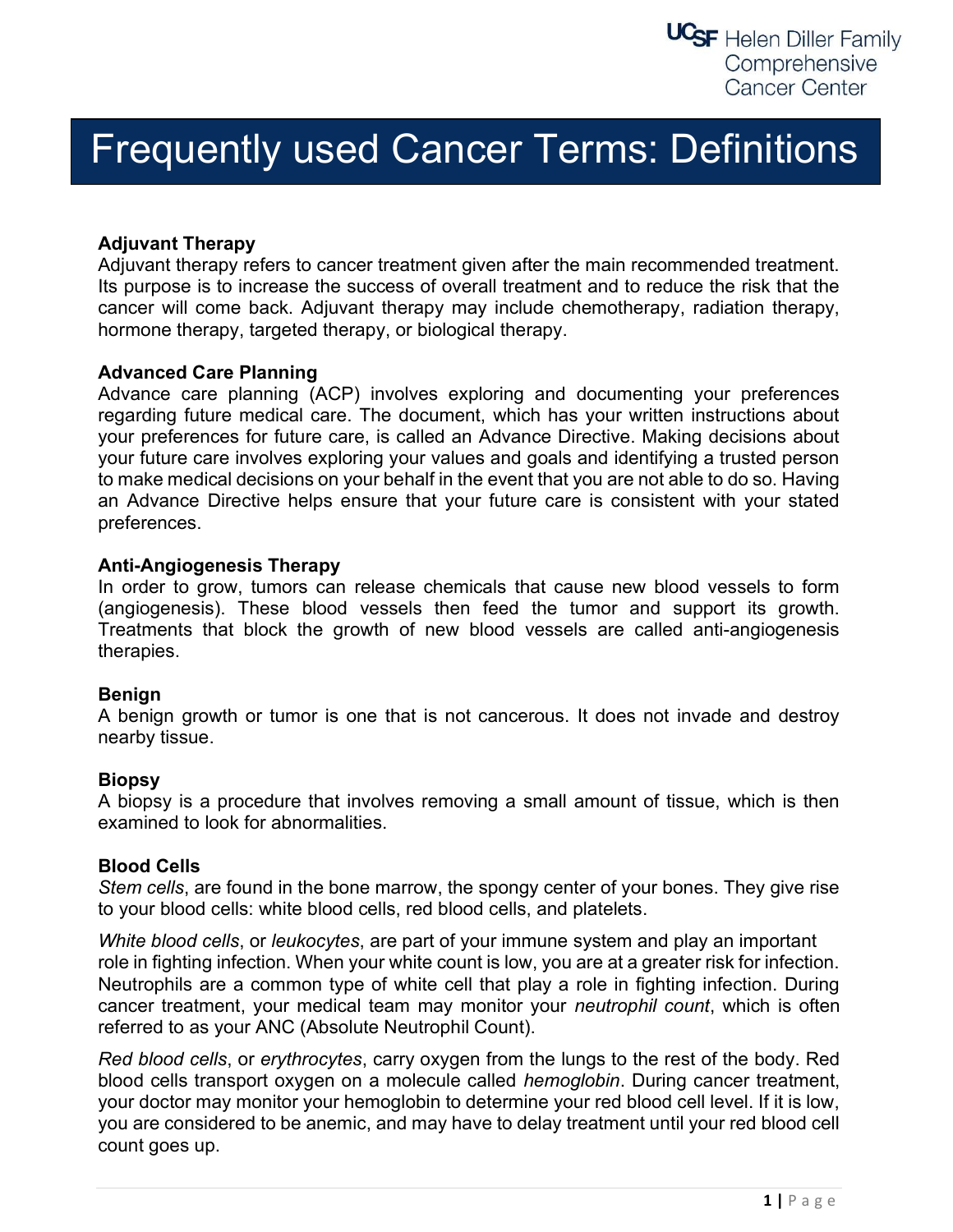Platelets are essential in the process of blood clotting, thus preventing excess bleeding and bruising. During cancer treatment, your platelet level may be monitored to make sure that you are not at a higher risk for bleeding.

# Cancer

Cancer is caused by an overgrowth of abnormal cells. These cells divide and multiply in an uncontrolled fashion and can spread to other parts of the body. When damaged cells travel to another part of the body and invade healthy tissue, it is called a metastasis.

The type of cancer you have is based on where the abnormal cells originate in the body. If the cancer cells start growing in the breast, it is called breast cancer, even if those cells spread to other parts of the body, such as the bones or liver.

Cells can become cancerous for many different reasons, including genetic inheritance (where the trait is passed on from one generation to the next), exposure to cancer-causing chemicals, as well as other factors, which are still being studied.

## Cancer Stage

The term "stage" refers to the extent of your cancer – how large the tumor is and if it has spread. Most cancers are grouped into four stages: stage I (one) to stage IV (four). Some cancers also have a stage 0 (zero). Some cancers, such as blood cancers and brain tumors, have a different staging system.

- Stage 0 means that some abnormal cancer cells are present, but that they have not spread. This can also be referred to as carcinoma in situ.
- Stage I describes a cancer that is small, has not grown into nearby tissues, and has not spread to the lymph nodes or other parts of the body.
- Stage II and stage III describe tumors that are larger, have grown more deeply into the surrounding tissues, and may have spread to the lymph nodes - but not to other organs in the body.
- Stage IV refers to cancer that has spread to other organs in the body. This is also called metastatic cancer.

## **Chemotherapy**

Chemotherapy treatment is the use of drugs to stop the growth of cancer cells, either by destroying the cancer cells or by stopping them from multiplying. Chemotherapy affects all the cells that are dividing in the body, but will have the greatest effect on cells that are dividing at a faster rate. Since cancer cells tend to divide at a faster rate than normal healthy cells, they are also destroyed at a higher rate. Other cells in the body that divide rapidly include cells in the hair, mucus lining of the mouth and stomach, and certain blood cells. This is why certain types of chemotherapy drugs make some people lose their hair, feel nauseous, have mouth sores, or have low blood counts.

# Clinical Trials

A clinical trial is a research study that is used to test new medical approaches to detecting, preventing, diagnosing, and treating diseases. It is through clinical trials that researchers determine whether new treatments are safe and work better than current treatments. Treatments studied in clinical trials might be new drugs or new combinations of drugs, new surgical procedures or devices, or new ways to use existing treatments.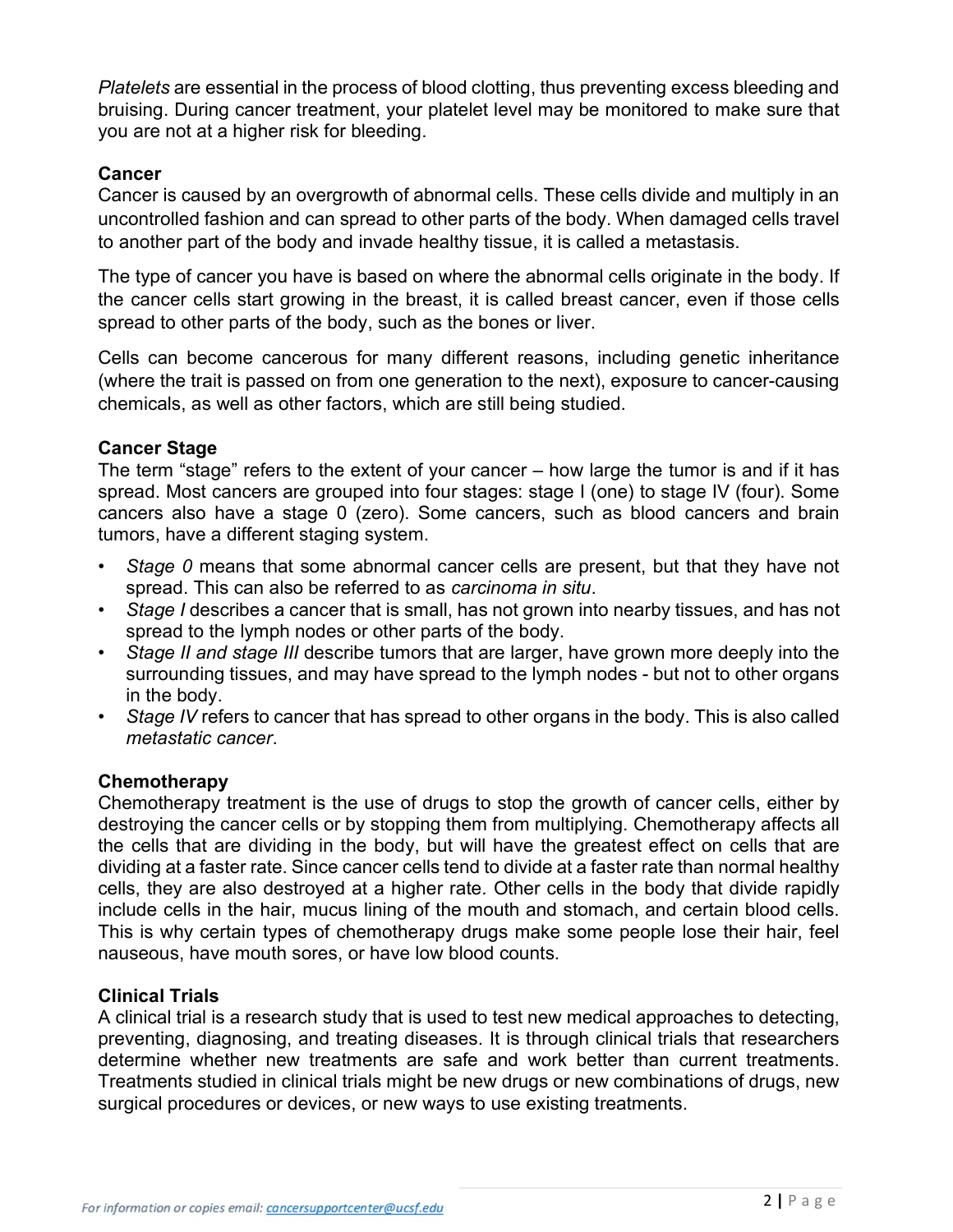Clinical trials progress in a series of steps, called phases. During phase I (one), researchers test a new drug or treatment in a small group of people for the first time to evaluate its safety, determine a safe dosage range, and identify side effects. In phase II (two), researchers test whether the treatment shows some benefit, such as slowing tumor growth, and additional information is obtained about dosages and side effects. In phase III (three), trials are expanded to include more people, and the new treatment is compared to standard treatment. Phase IV (four) clinical trials are done after the new treatment has been FDA approved to get more information on side effects and to find out more about the optimal use of the new therapy.

Each study has its own rules about who can participate. Some clinical trials, for example, may require individuals to be under a certain age or to have a certain type of cancer. Each clinical trial is reviewed by an independent committee to make sure the study is ethical and protects patient rights.

The possible benefits of joining a clinical trial include:

- The treatment being studied might be more effective than standard treatment.
- You will be followed closely by the research team.
- The trial may help scientists learn more about your type of cancer and develop other effective treatments in the future.

The possible risks of joining a clinical trial include:

- The new treatment may not be as effective as the standard treatment.
- You may be required to make extra trips to the doctor's office and do more tests.
- The new treatment may have side effects that the researchers did not anticipate.

If you do not qualify for a clinical trial, you may be able to access the treatment through a program called expanded access, also known as compassionate use. Compassionate use allows drug companies to make treatments that are still being investigated and have not been FDA approved available to individuals with serious illness who may benefit from the drug, but who do not qualify for the clinical trial.

#### Complementary and Alternative Medicine (CAM) – Integrative Medicine

Complementary and alternative medicine generally refers to treatments that are outside of the traditional model of medicine that is practiced in the hospital setting. Integrative medicine combines the standard medical approach with healing traditions from different countries and cultures, such as acupuncture and Integrative Chinese Medicine, Ayurvedic medicine, meditation, movement-based therapies (yoga), and Mindfulness-based Stress Reduction (MBSR). You can access these services at UCSF through the Osher Center for Integrative Medicine.

## CT or CAT Scan

A computerized tomography scan uses a series of X-rays taken from different angles to create detailed three-dimensional images of areas in the body. A CT scan can be used to visualize an abnormality, make a treatment plan, or find out how treatment is working. Sometimes a dye, called contrast, is injected into a vein or swallowed to help certain areas show up more clearly. A CT scan can be combined with a PET scan. Together the PET-CT scan can provide detailed visual information about the body that can be used for diagnostic and treatment purposes.

## Hormone Therapy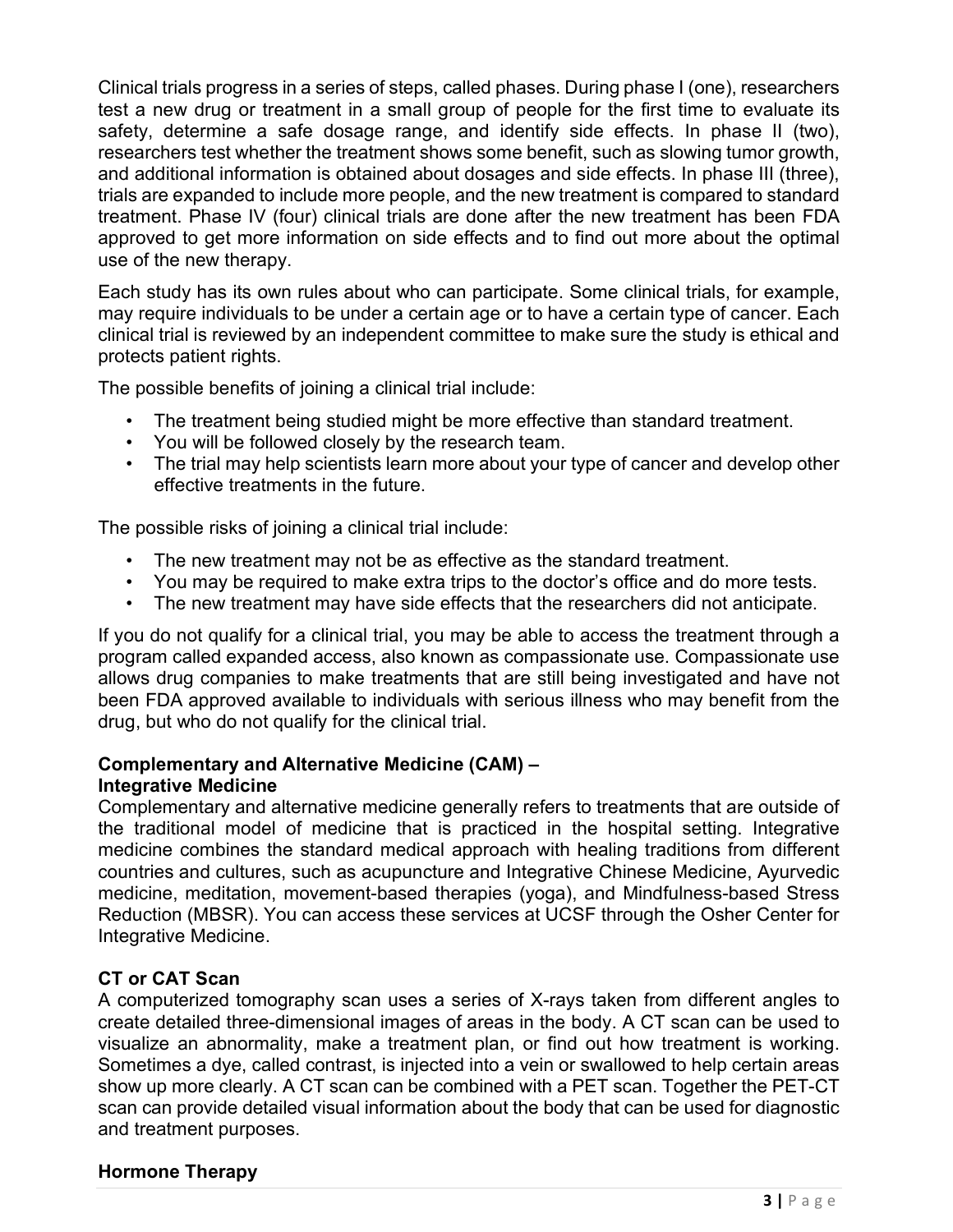Hormones are the body's chemical messengers. They can stimulate the growth of certain cancers. Hormone therapies work by limiting the amount of a specific hormone that cancer cells can feed on. This is done by blocking the production of hormones in the body or by blocking hormone receptors on the cancer cells so that the cancer cells can no longer feed on the hormone.

### Immunotherapy

Immunotherapy uses the body's own immune system to detect and destroy cancer cells. Some types of immunotherapy rely on cancer vaccines to improve the ability of the immune system to fight the cancer. Other treatments target the cancer cells, suppressing their ability to "hide" from the immune system. Some types of immunotherapy are also called biologic therapy or biotherapy.

## Malignant

A malignant tumor is one that is cancerous. This means that it has the ability to invade and destroy nearby tissue and may spread to other parts of the body.

## Margin

During cancer surgery, some of the tissue surrounding the tumor that looks healthy is also often removed. This tissue around the tumor is called a margin. The margin will be examined by a pathologist to determine if its outer edges are clear of cancer cells. A clean or negative margin implies that no cancer cells are found at the outer edge of the tissue. If cancer cells are found at the edge of the tissue, the margin is described as "positive". If the margin is described as "narrow", it suggests that the area of healthy tissue around the tumor is small. A wide margin implies that there is a thicker band of healthy normal tissue around the tumor that was removed.

#### Metastatic Cancer

Cancer can spread from one part of the body to another. The process by which cancer cells spread is called metastasis. When cancer spreads to distant parts of the body, it is called metastatic cancer.

#### MRI

Magnetic resonance imaging (MRI) is a type of scan that uses radio waves and a powerful magnet to create detailed pictures of organs and tissues inside the body. MRI pictures can show the difference between normal tissue and diseased tissue. MRIs can be particularly useful for imaging the brain, spine, soft tissue of joints, and the inside of bones. Sometimes a dye, called contrast, is injected into a vein to help certain areas show up more clearly.

#### Neoadjuvant Therapy

Neoadjuvant therapy refers to treatment given before the recommended main therapy. Its goal is to reduce the size or extent of the cancer, making the main treatment more likely to be successful.

## Palliative Care Definition

Palliative care is medical treatment aimed at improving quality of life and improving symptoms such as nausea, fatigue, anxiety, and pain. It can be provided at any point in the treatment of disease to help reduce physical, emotional, and spiritual distress. **Pathologist**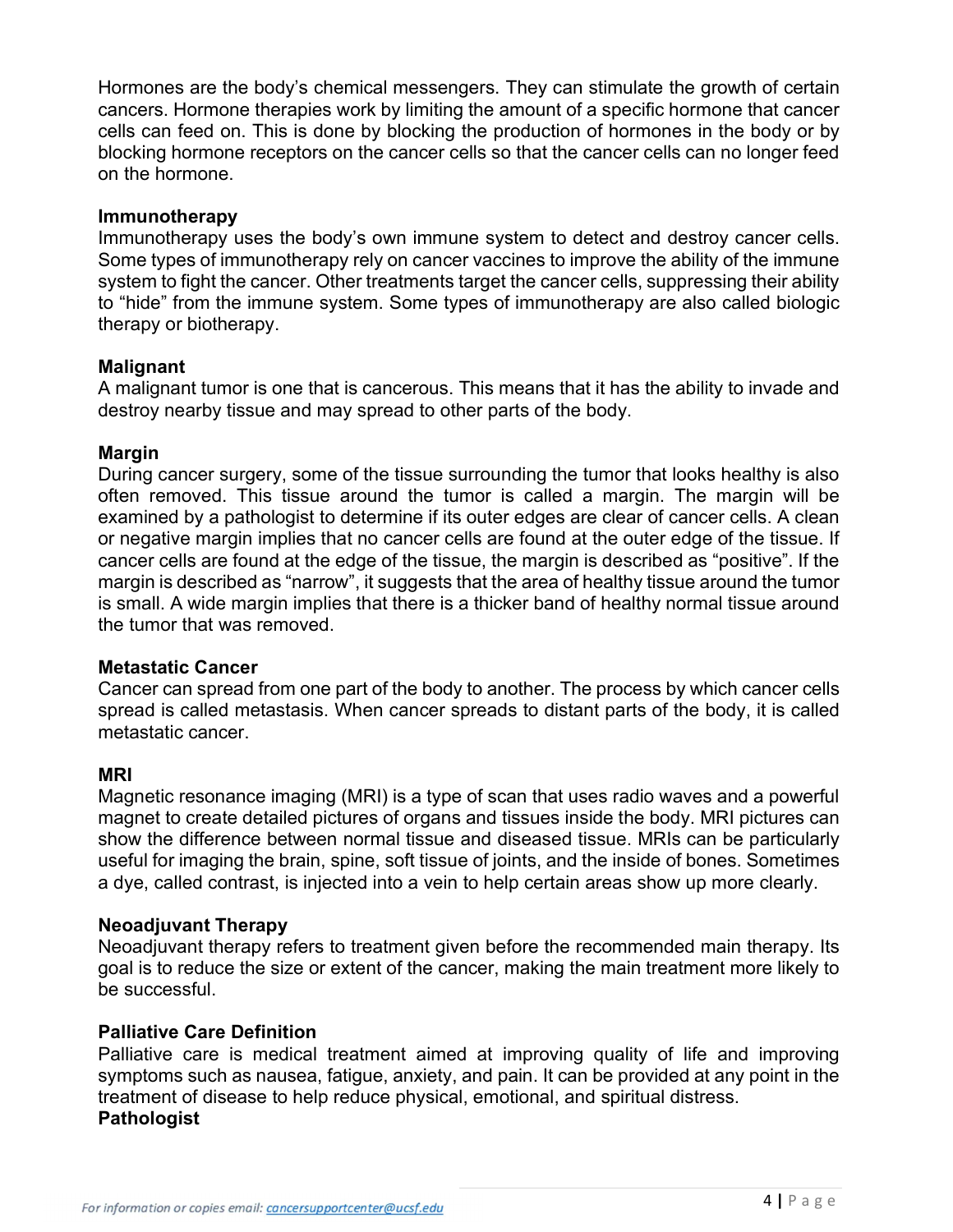A pathologist is a doctor who identifies diseases and conditions by studying cells and tissues. The findings are then reported to your medical team and summarized in a pathology report.

# PET Scan

Cancer cells, which tend to divide at a faster rate than non-cancer cells, also tend to consume more sugar than normal cells. A Positron Emission Tomography (PET) scan produces an image that shows where cells are consuming sugar. The areas in your body with highest sugar consumption will show up as bright spots. A PET scan involves injecting a radioactive sugary substance into the vein and then using a scanner to make detailed computerized pictures of areas inside the body to detect where sugar is used at a faster rate. A PET-CT scan combines a CT scan, which involves X-ray images, with a PET scan to give more detailed visual information.

## Radiation Therapy

Radiation therapy uses high-energy particles, generally referred to as radiation, to destroy or shrink cancer cells. The radiation may come from an external source that aims radiation beams at the cancer or the radiation may come from radioactive implants that are placed inside the body near the cancer cells. Internal radiation is also referred to as brachytherapy. Systemic radiation therapy uses a radioactive substance that travels in the blood to tissues throughout the body.

## Surgery for Cancer

Surgery is a procedure to remove or repair a part of the body. Surgery can be used to determine the type of cancer, where it is located in the body, and whether or not it has spread. Depending on the type of cancer, how much it has spread, and its location in the body, some or all of the cancer can be removed through surgery.

## Targeted Therapy

Targeted cancer therapies involve new treatments that target specific characteristics of cancer cells to block their growth and spread. Because targeted cancer treatments tend to affect specific characteristics of the cancer cell, targeted treatments may have different or, in many cases, fewer side effects than treatments which affect both normal and cancer cells.

## Traditional Chinese Medicine (TCM) and Acupuncture

Traditional Chinese Medicine can mitigate the side effects of conventional cancer treatments and guide you through some of the physical and emotional changes you might experience. TCM cancer treatments may include acupuncture, traditional Chinese herbs and supplements, and lifestyle changes to enhance the quality of your life.

## Tumor

A tumor is a mass formed when normal cells begin to grow rapidly, A tumor can be benign (not cancerous) or malignant (cancerous).